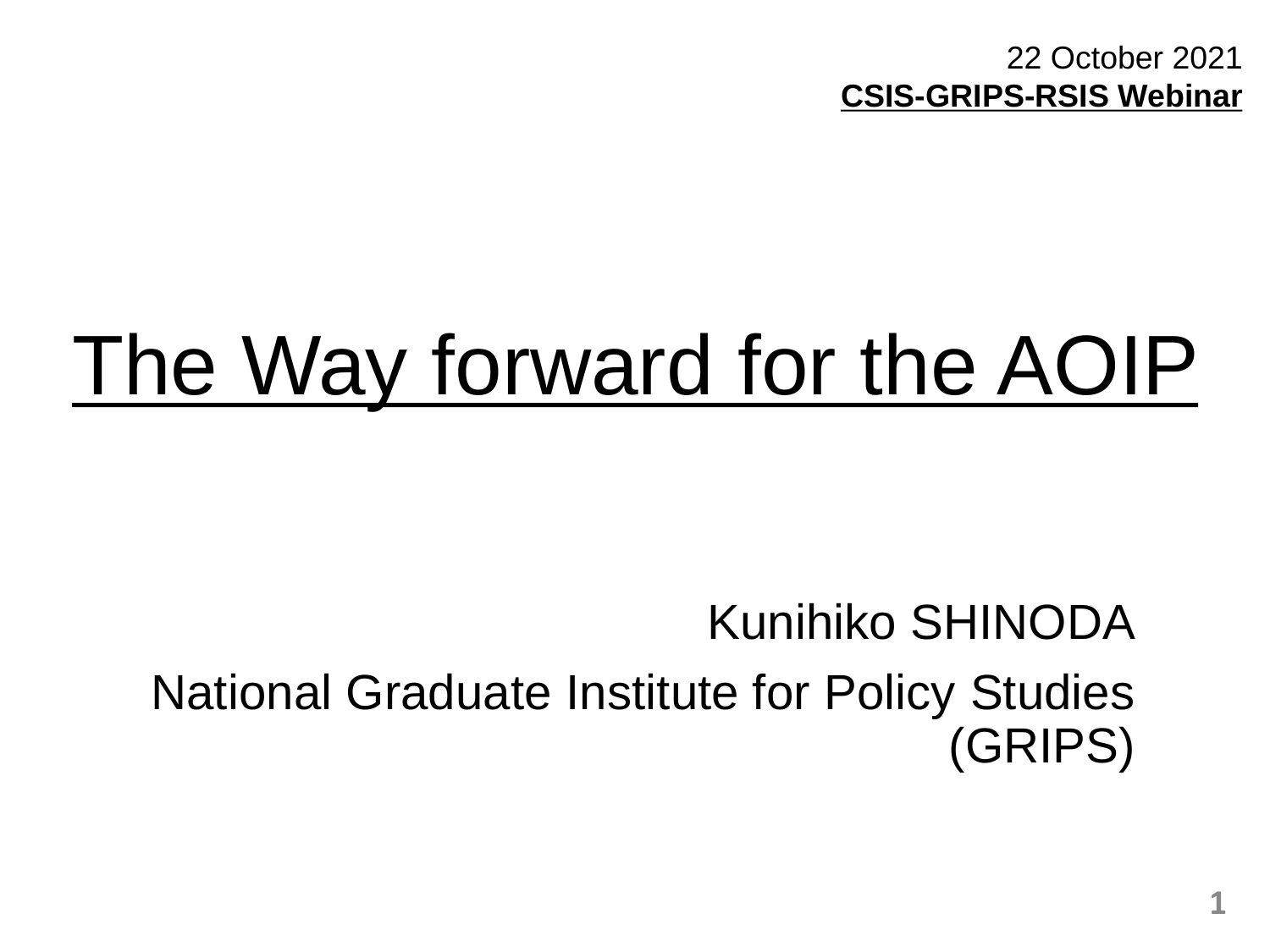## **Japan-ASEAN Partnership to Promote Inclusive AOIP**

**Principles and Norms**

#### **Common principles and norms of AOIP and FOIP**

- ASEAN centrality and unity Rule of law, freedom, and openness
- Stability and prosperity
- $\bullet$ **Inclusiveness**



**Cooperation**

#### **Structural changes in terms of politics and economy**

- ●Intensifying geopolitical competition
- Global issues such as climate change
- Economic and social disparities
- Digital transformation



#### **Strategic direction for the realization of AOIP**

- Cooperation to strengthen the synergy between AOIP and FOIP
- International collaboration through rule formation and compliance
- Solving economic and social problems through technological innovation
- Cooperation with middle power that respects freedom and democracy

#### **Prioritizing and materializing the Indo-Pacific cooperation**

- Maritime cooperation (maritime cooperation)
- Connectivity (strengthening connectivity, supply chain resilience)
- SDGs (pandemic response, climate change and energy)
- Economic cooperation (regional economic integration, digital economy and society, macroeconomics and finance)



**Implementation Mechanism**

#### **Delay in materializing cooperation to realize the AOIP**  History of AOIP (not legally binding, absence of action plan)

Delay in materializing cooperation due to pandemic expansion



#### **Establishment of mechanisms to promote cooperation**

- Establishment of a multilayered cooperation framework and implementation mechanism (action plan, financial support, etc.)
- Establishment of track two forum involving industry, universities and research institutes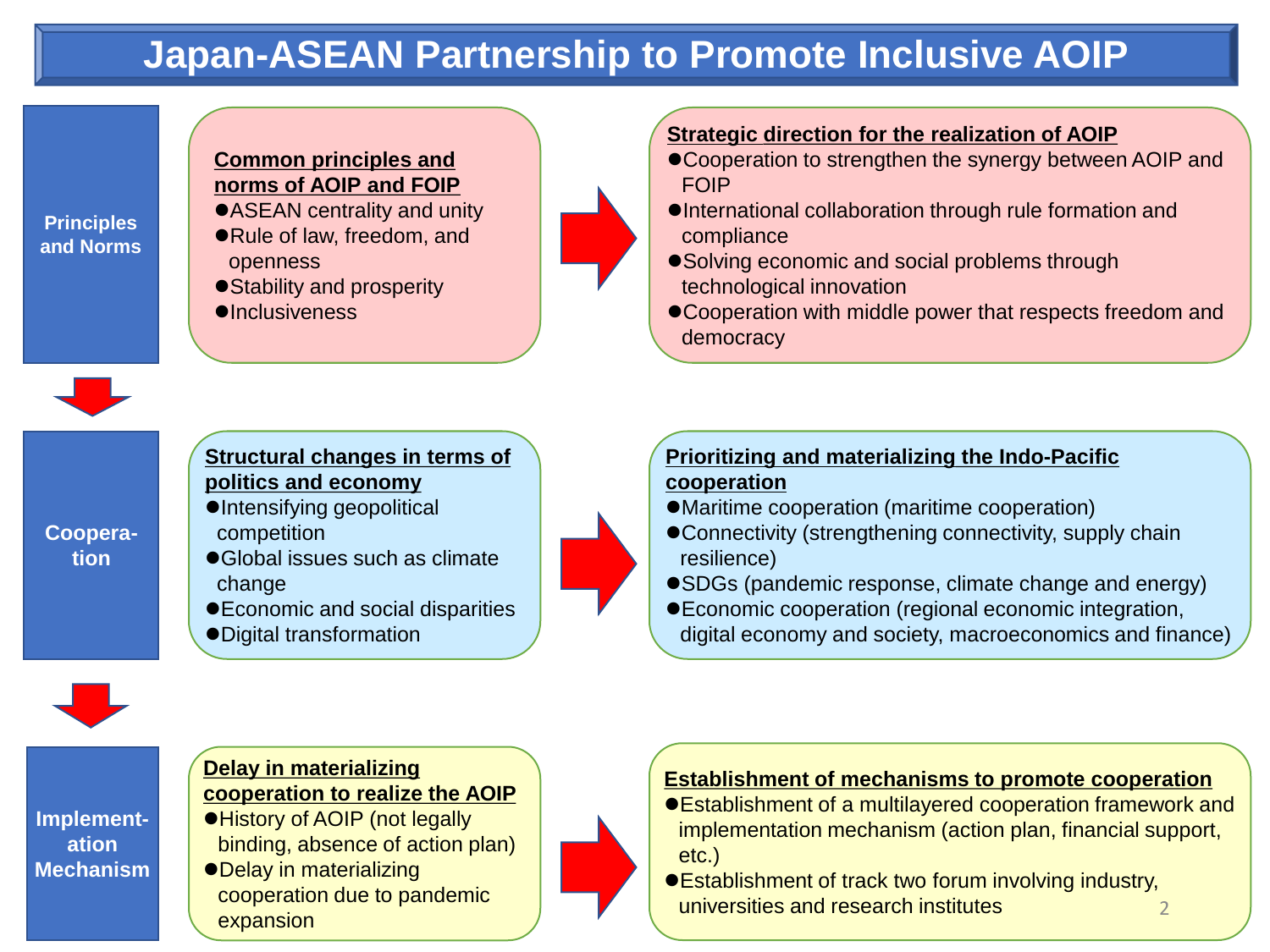# **(1) Expanding Indo-Pacific initiatives and sharing its norms**

- Prime Minister Abe launched the "Free and Open Indo-Pacific (FOIP)" initiative at the 6th TICAD meeting in Kenya in August 2016
- ASEAN published the "ASEAN Outlook on the Indo-Pacific (AOIP)" in 2019
- the U.S., Australia, India, and some European countries, have come up with their own Indo-Pacific initiatives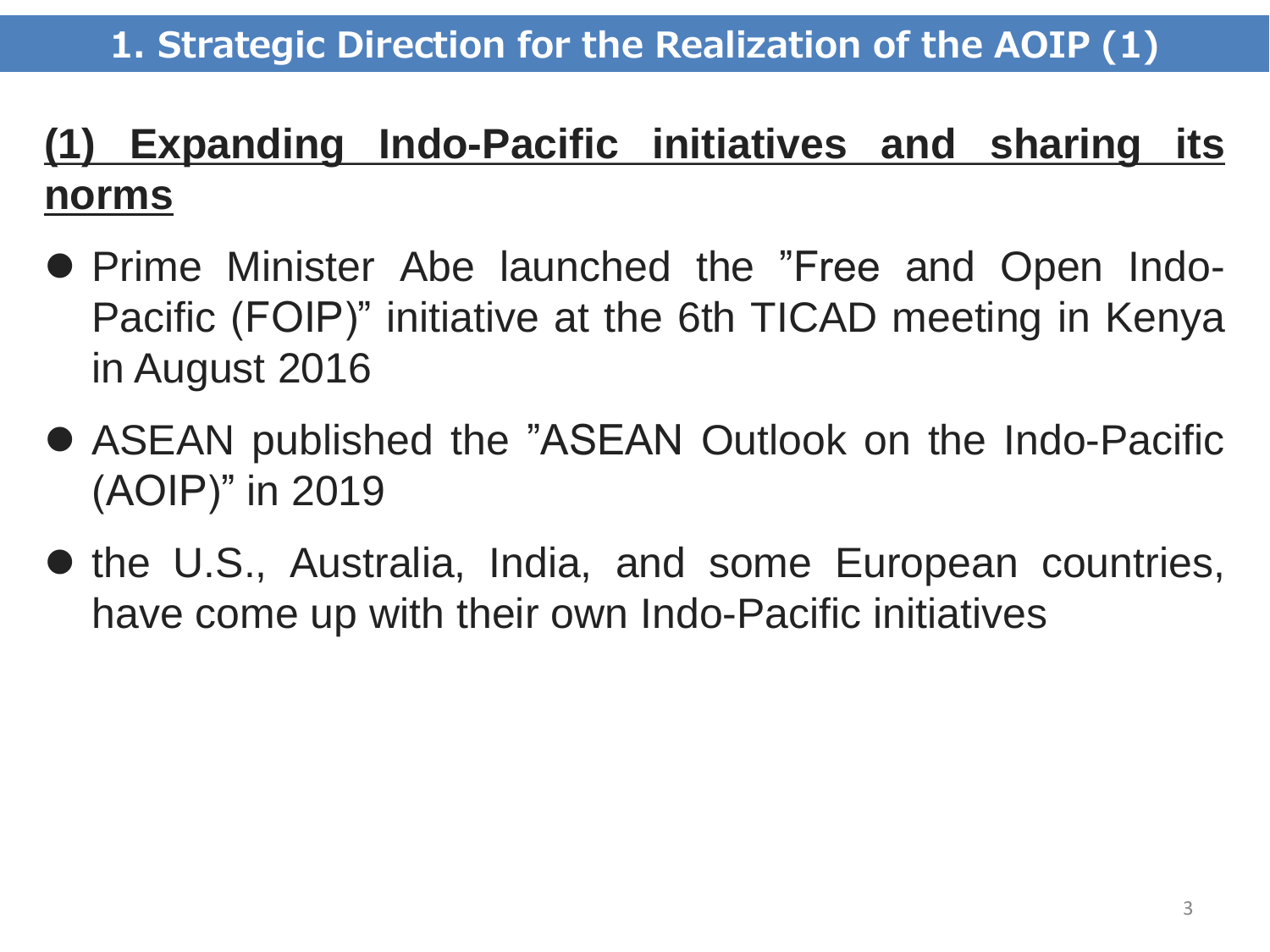# **(a) Free and Open Indo-Pacific (FOIP) Initiative**

# Three pillars for the realization of FOIP

- $\triangleright$  Promotion and establishment of the rule of law, freedom of navigation, free trade, etc.,
- $\triangleright$  Pursuit of economic prosperity,
- $\triangleright$  Commitment for peace and stability
- Bridge building through international rules
	- $\triangleright$  Strict compliance with the UN Convention on the Law of the Sea
	- $\triangleright$  Dissemination of principles of high-quality infrastructure investment,
	- $\triangleright$  Setting of trade rules such as the CPTPP and the RCEP
- **Concrete cooperation initiatives** 
	- $\triangleright$  Hard and soft infrastructure development for stronger connectivity
	- $\triangleright$  Capacity building related to maritime security and human security.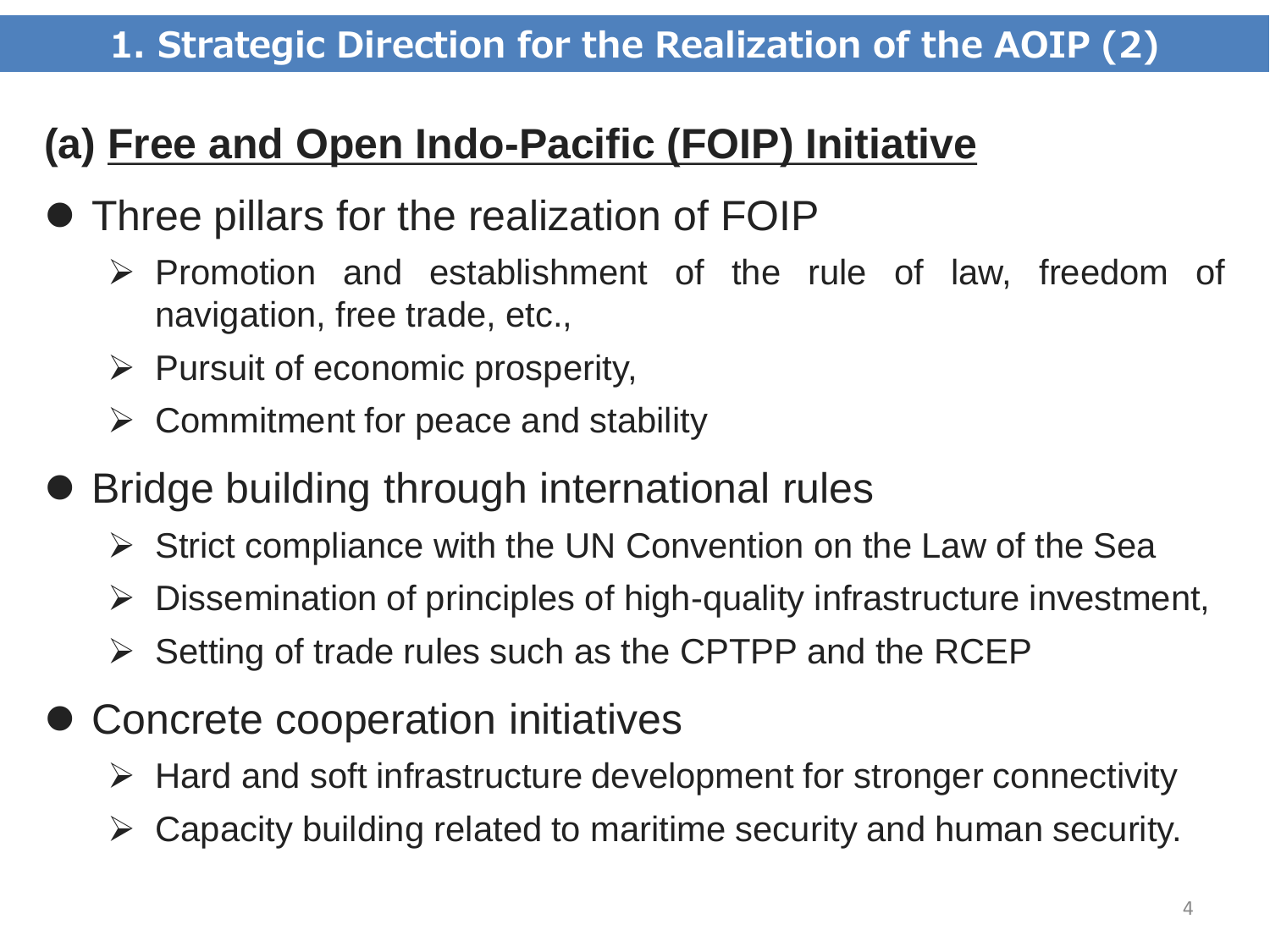## **1. Strategic Direction for the Realization of the AOIP (3)**

# **(b) ASEAN Outlook on the Indo-Pacific (AOIP)**

- ASEAN adopted the AOIP as its own initiative on the Indo-Pacific at the 2019 ASEAN Summit
- Principles
	- $\triangleright$  ASEAN centrality
	- **≻** Openness
	- $\triangleright$  Transparency
	- $\triangleright$  Inclusivity
	- $\triangleright$  Respect for international law, etc.
- Four areas of cooperation
	- $\triangleright$  Maritime cooperation
	- **≻** Connectivity
	- $\triangleright$  SDGs
	- $\triangleright$  Economic and other possible areas cooperation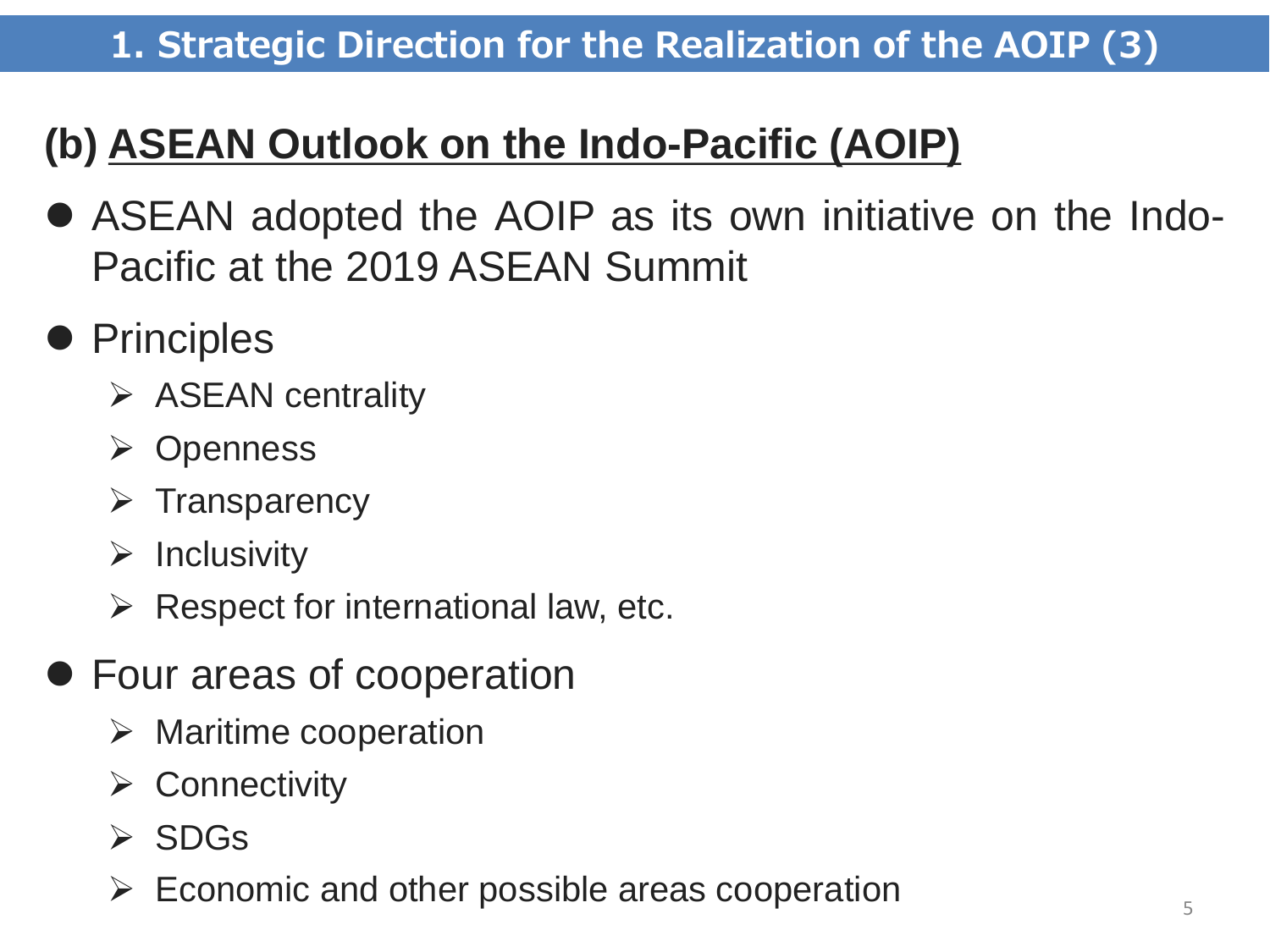## **1. Strategic Direction for the Realization of the AOIP (4)**

#### **(2) Strategic direction for the realization of AOIP**

## **(a) ASEAN centrality and unity**

## **• ASEAN**

- $\triangleright$  Maintains neutrality amid the strategic competition between the U.S. and China avoids choosing between FOIP and BRI
- $\triangleright$  Emphasizes the unity of ASEAN
- $\triangleright$  Play a central role in promoting Indo-Pacific cooperation
- ASEAN dialogue partners and other countries interested in this concept
	- $\triangleright$  Support ASEAN's initiative to realize AOIP

#### **(b) Rule of law, freedom, and openness**

- Ensure the rule of law, freedom, and openness to formulate common international rules and encourage countries to comply with them
- Politics and security
	- $\triangleright$  Strictly comply with the UN Convention on the Law of the Sea
	- $\triangleright$  Strengthen enforcement capability for the stability of the maritime order
- Economy
	- $\triangleright$  Trade (WTO reform, mega FTAs)
	- $\triangleright$  Technology (investment/technology control)
	- $\triangleright$  Digital (data free flow with trust)
	- $\triangleright$  Infrastructure (quality infrastructure principle) 6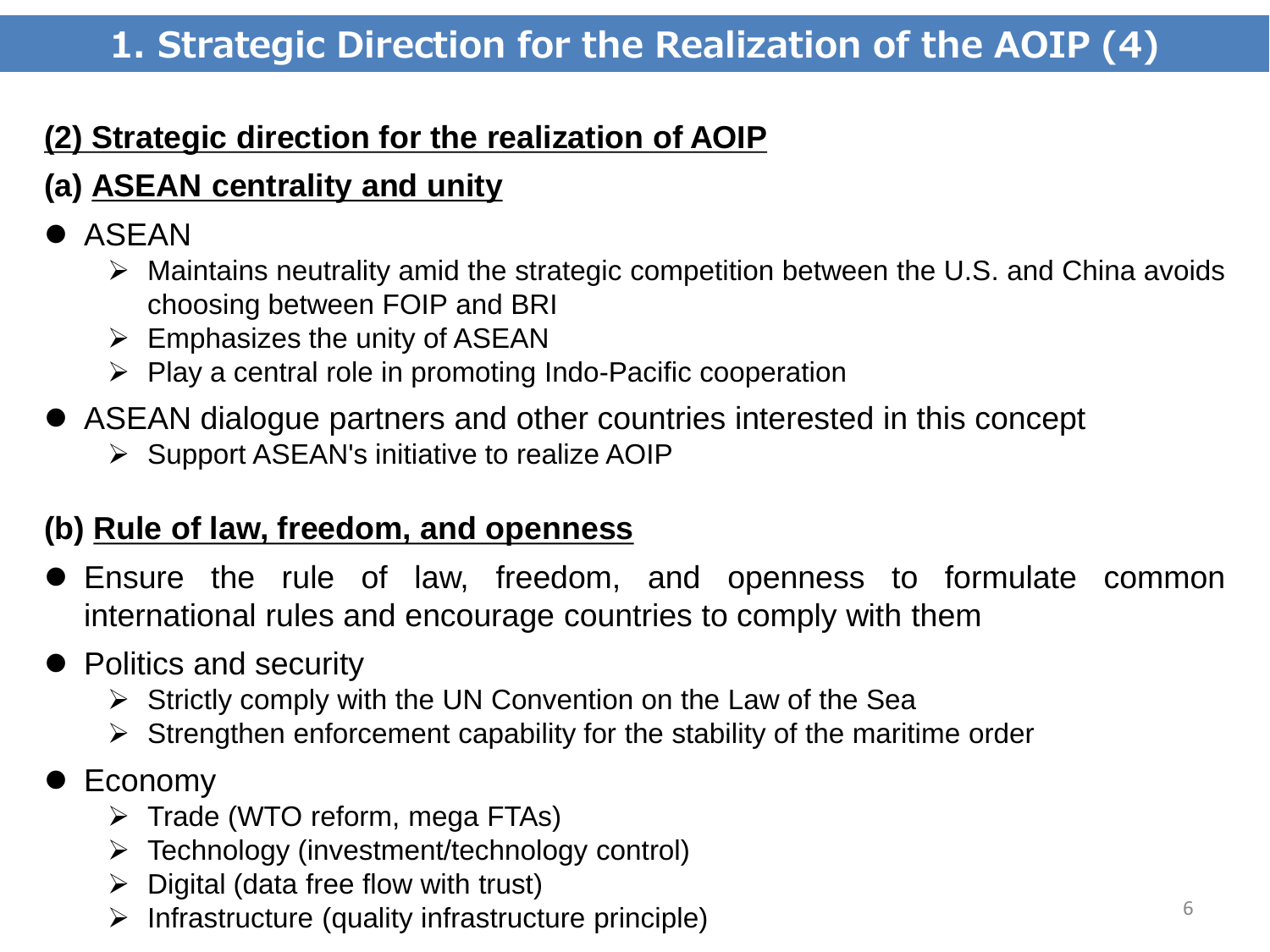## **(c) Stability and prosperity**

- The spread of the COVID-19 pandemic has brought to light new issues
	- $\triangleright$  Infectious diseases
	- $\triangleright$  Threats to human security such as economic disparity and social fragmentation, macroeconomic and financial risks. etc.
	- Traditional SDG issues of aging and population decline, urbanization, and energy and the environment
- $\bullet$  Indo-Pacific countries should work together to
	- $\triangleright$  Take appropriate fiscal and financial policies
	- $\triangleright$  Introduce solutions utilizing advanced technology such as digital, biotech, and energy

## **(d) Inclusiveness**

- An inclusive initiative that includes all countries in the region and does not exclude any particular country
- The door is open to countries that share the principles and norms of the initiative, such as freedom and democracy
- Some countries that are cautious about the Indo-Pacific initiative can work with the U.S. and middle powers to materialize cooperation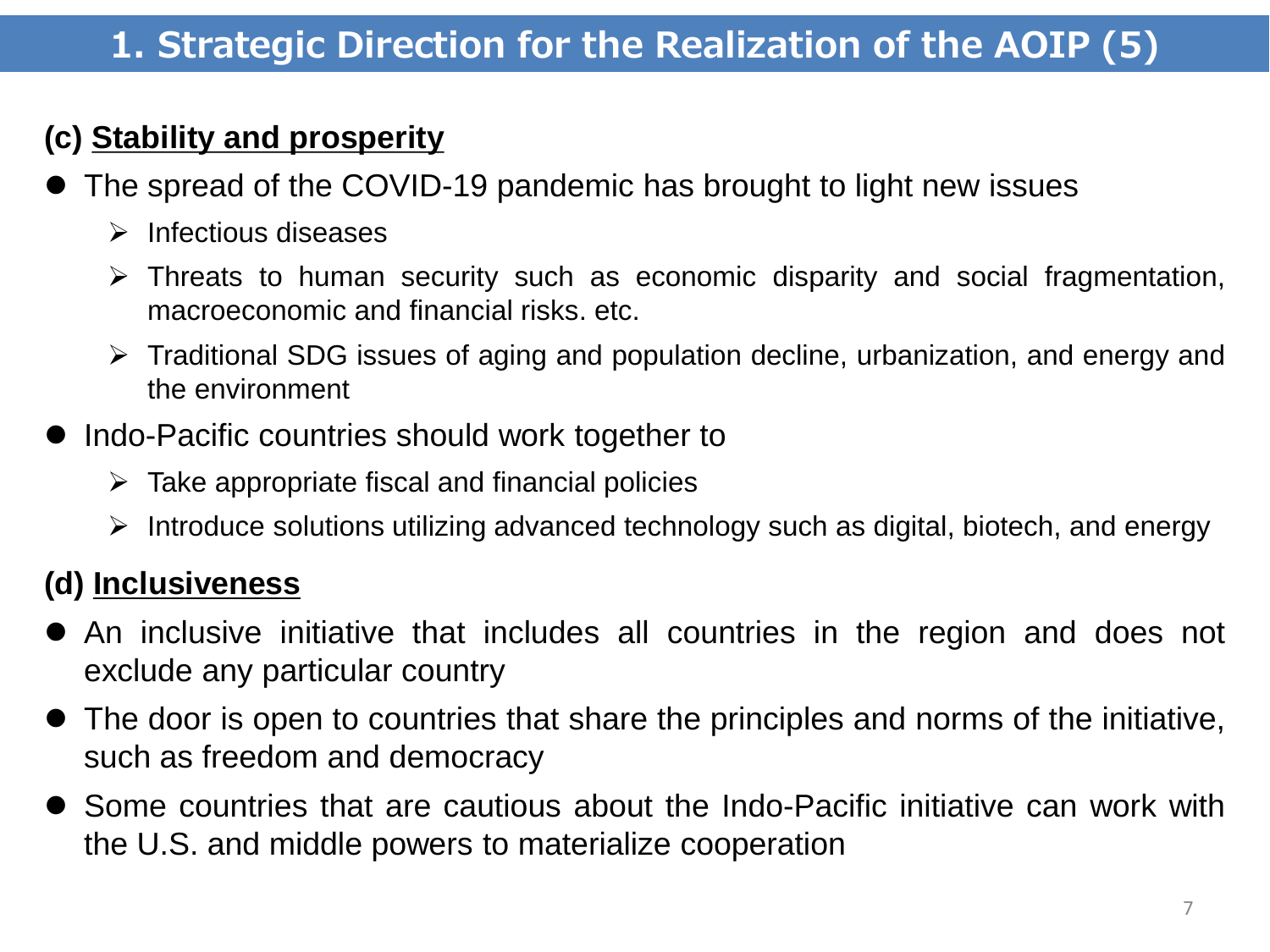## **2. Prioritizing and Materializing the Indo-Pacific Cooperation(1)**

## **(1) Structural changes in the Indo-Pacific region in terms of politics and economy**

#### **(a) Intensifying geopolitical competition**

- Destabilization of the military balance in the Indo-Pacific
- Trade disputes and technological hegemony between the U.S. and China
	- $\triangleright$  Expansion of protectionism in the region and the disruption of partial supply chains.
- The COVID-19 crisis has also undermined the international response to global risks
	- $\triangleright$  WTO dysfunctional and the WHO's inadequate response to the pandemic

#### **(b) Global issues such as climate change**

- Global-scale issues such as pandemics and climate change caused by the expansion of economic activities
- Need for coordination and cooperation among the international community to address these global issues.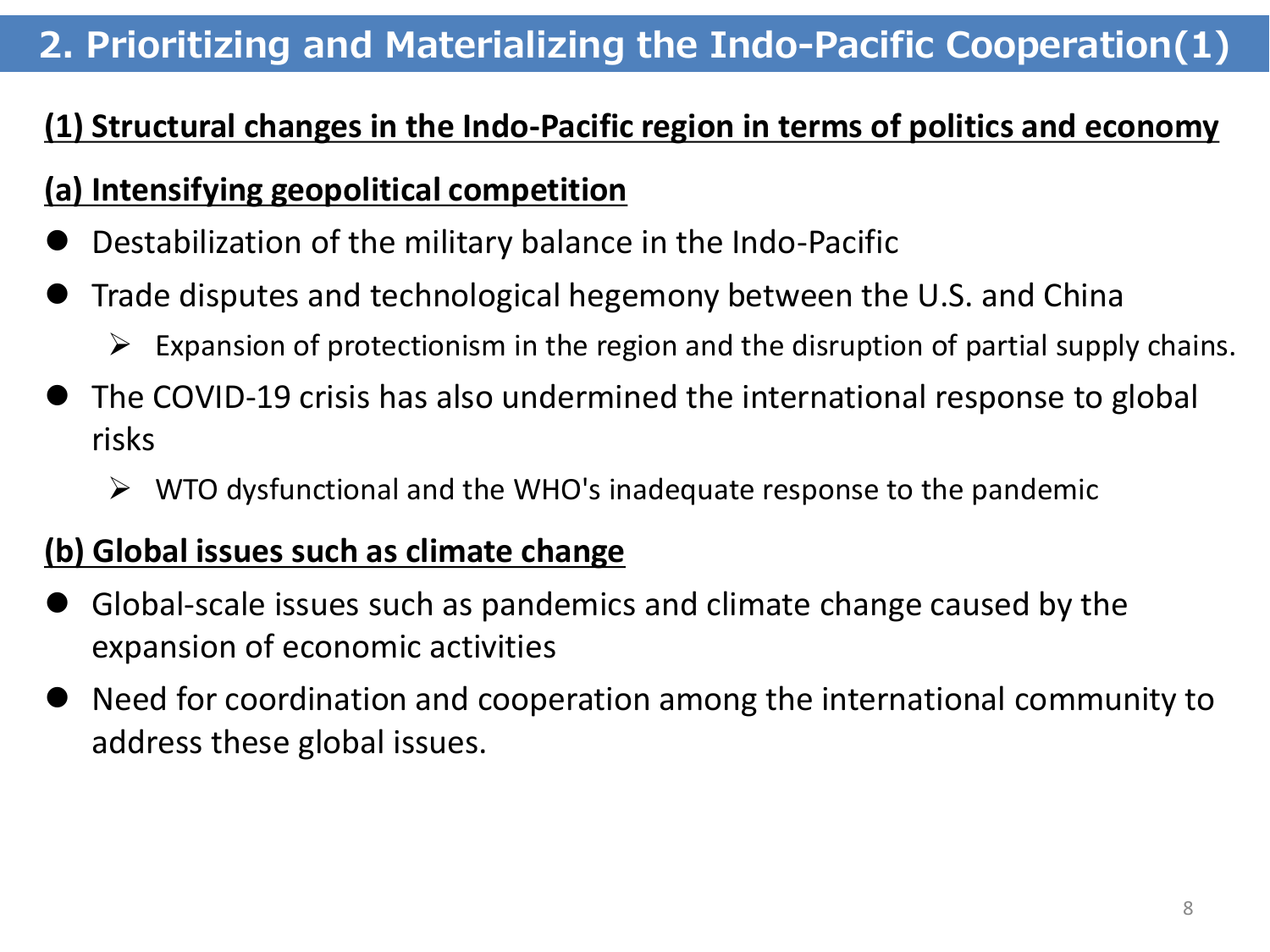## **2. Prioritizing and Materializing the Indo-Pacific Cooperation(2)**

#### **(c) Economic and social disparities**

- The economies of Indo-Pacific countries stagnated due to shock factors in terms of demand, income, and employment,
	- $\triangleright$  A sharp decline in demand for face-to-face services and durable goods
	- $\triangleright$  A sharp drop in income and employment
	- $\triangleright$  Supply shocks such as restrictions on emergency exports of medical supplies and other goods and border blockades
- The socially vulnerable have been greatly affected by the widening disparities in income and distribution

#### **(d) Digital transformation**

- So-called corona-tech non-contact technology has become widespread
- Business models have emerged to meet the new needs created by the COVID-19 crisis
	- $\triangleright$  Applications for tracking and managing infected people
	- $\triangleright$  Medical care, education, and telework through remote communication
- Emerging economies can break out of the "middle-income trap" and achieve leapfrog economic development
	- $\triangleright$  Expansion and deepening of the digital economy and society (digital transformation)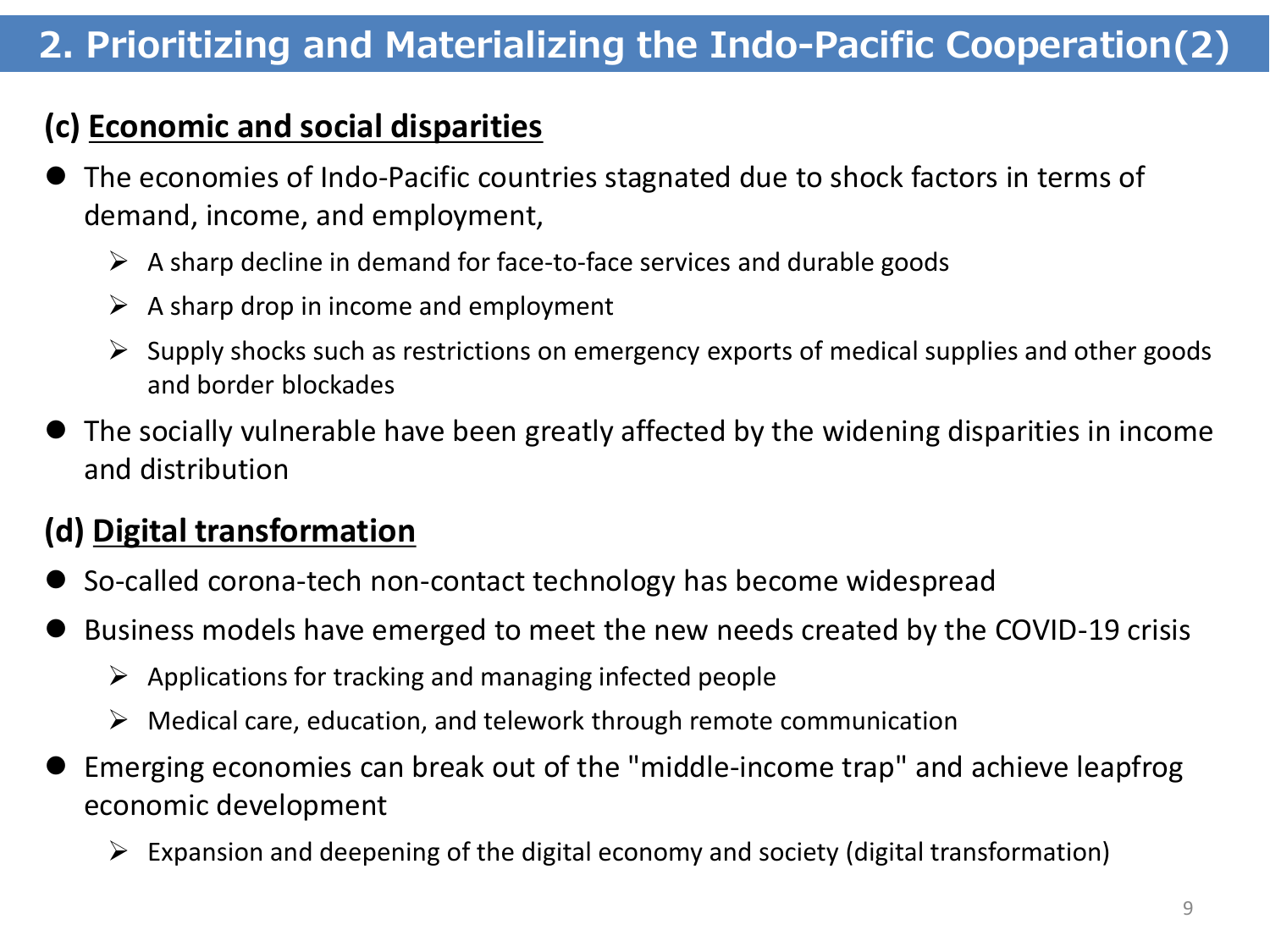## **2. Prioritizing and Materializing the Indo-Pacific Cooperation(3)**

#### **(2) Prioritizing and materializing the Indo-Pacific cooperation**

- Prioritize and materialize the Indo-Pacific cooperation in line with the four cooperation areas of AOIP
- Respond to the structural changes in the Indo-Pacific region amplified and accelerated by the COVID-19 crisis
- Prioritize implementation of cooperation in consideration of the urgency and importance of each issue
	- $\triangleright$  Pandemic response by strengthening medical systems
	- $\triangleright$  Building resilient supply chains
	- $\triangleright$  Digital economies and societies
	- $\triangleright$  Economic recovery through macroeconomic and financial policies

#### **(a) Maritime cooperation**

- Strengthen the Japan-U.S. alliance and Japan's own defense capabilities
- Utilize the Japan-U.S.-Australia-India framework and promote multilayered cooperation with ASEAN and other countries.
- Provide assistance to countries in and around the South China Sea
	- $\triangleright$  Build their capacity in international law, including the UNCLOS
	- $\triangleright$  Improve their maritime law enforcement capacity, including measures against IUU fishing
- Develop multilateral agreements and communication mechanisms for crisis management at sea and implement joint training  $10$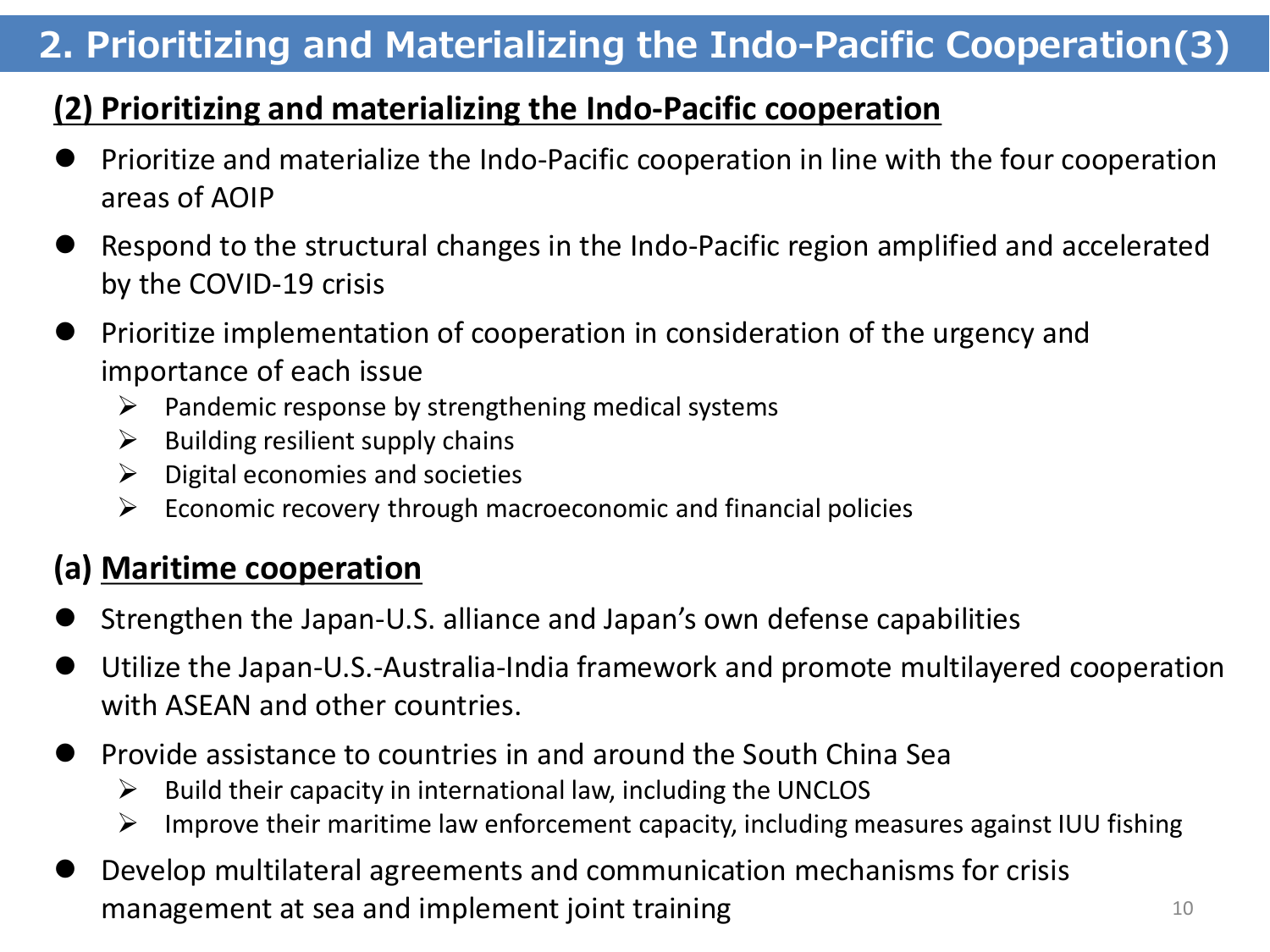## **2. Prioritizing and Materializing the Indo-Pacific Cooperation(4)**

## **(b) Connectivity**

#### **1) Strengthening connectivity**

- Japan is already supporting the enhancement of ASEAN connectivity
	- $\triangleright$  Developing hard and soft infrastructure, mainly through land, sea, and air corridor connectivity projects
	- $\triangleright$  Promoting the development of human resources contributing to the enhancement of connectivity
- Strengthen connectivity between ASEAN and India and develop infrastructure in East Africa and Pacific island countries
- Japan, the U.S., and the EU need to work together to create rules for ensuring debt sustainability and promoting high-quality infrastructure investment in APEC and G20

#### **2) Strengthening the resilience of the supply chain**

- "ASEAN-Japan Economic Resilience Action Plan" (July 2020) by Japan and ASEAN
	- $\triangleright$  Reducing non-tariff barriers for pharmaceuticals and food products
	- $\triangleright$  Promoting trade facilitation and e-commerce
- "Supply Chain Resilience Initiative (SCRI) "(April 2021) by Japan, Australia, and India
	- $\triangleright$  Sharing of best practices among companies on supply chain resilience
	- $\triangleright$  Supply chain visualization
	- $\triangleright$  Business matching
	- $\triangleright$  Digital cooperation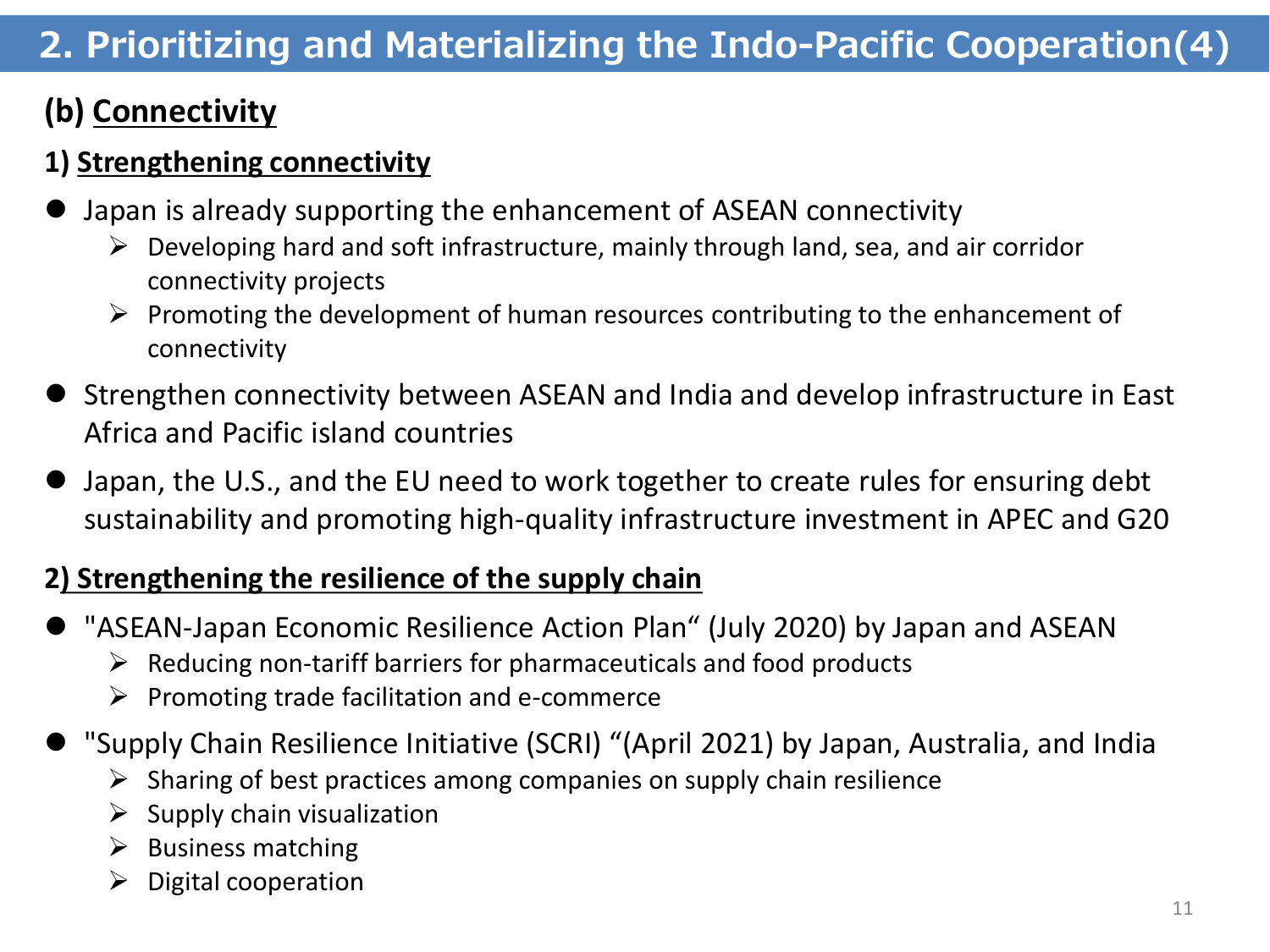## **(c) SDGs**

#### **1) Pandemic preparedness and response**

- Japan pledging its full support for the establishment of the ASEAN Centre for Public Health Emergencies and Emerging Diseases (contributing 5.5 billion yen to the JAIF)
- Strengthening the medical system against COVID-19 infections
	- $\triangleright$  Promoting the supply of vaccines through the COVAX Facility
	- $\triangleright$  Development of a cold chain for the supply of vaccines in emerging countries
	- $\triangleright$  Expansion of diagnosis and treatment through contributions to the Global Fund

#### **2) Climate change and energy**

- "Asia Energy Transition Initiative (AETI)" (May 2021)
	- $\triangleright$  Support for a gradual and realistic energy transition for the fast-growing Asian region, utilizing all technologies and energy sources
		- $\checkmark$  Support for the development of energy transition roadmaps
		- $\checkmark$  Financial support for renewable energy, energy conservation, LNG and other projects
		- $\checkmark$  Technology development and support for offshore wind, fuel ammonia, hydrogen, and other technologies
		- $\checkmark$  Human resource development for decarbonization technologies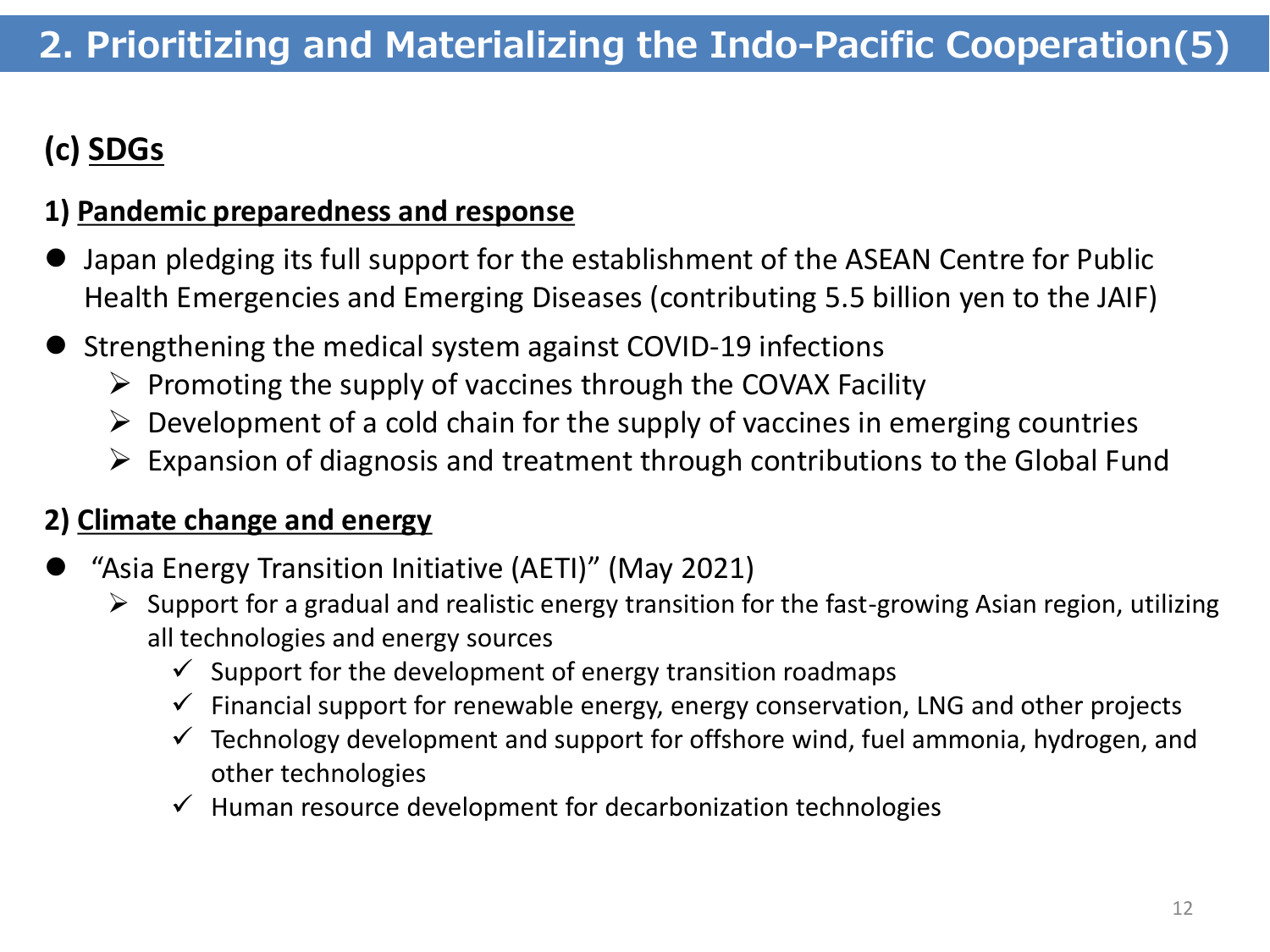## **2. Prioritizing and Materializing the Indo-Pacific Cooperation(6)**

#### **(d) Other economic cooperation**

#### **1) Regional economic integration**

- Promote the early entry into force of the RCEP and the return of India
- Promote the early conclusion of a CJK FTA
- Promote the CPTPP membership of the UK and other countries that are ready to meet the high standards of the CPTPP
- **If** Urge the U.S. to return to the CPTPP
	- $\triangleright$  If not, promote cooperation among the U.S., the EU, and like-minded countries in sectoral agreements such as digital and green

#### **2) Digital economy and society**

- "Asia Digital Transformation (Asia DX)"
	- $\triangleright$  create new businesses through co-creation between Japanese companies and companies in emerging countries
	- $\triangleright$  lead to contributions to the SDGs in the Indo-Pacific region and economic and social reforms in Japan
- "Data Free Flow with Trust (DFFT)"
	- $\triangleright$  To ensure the safe and secure distribution of data and the use of digital technologies, the appropriate protection of data and trust in transactions are important in making decisions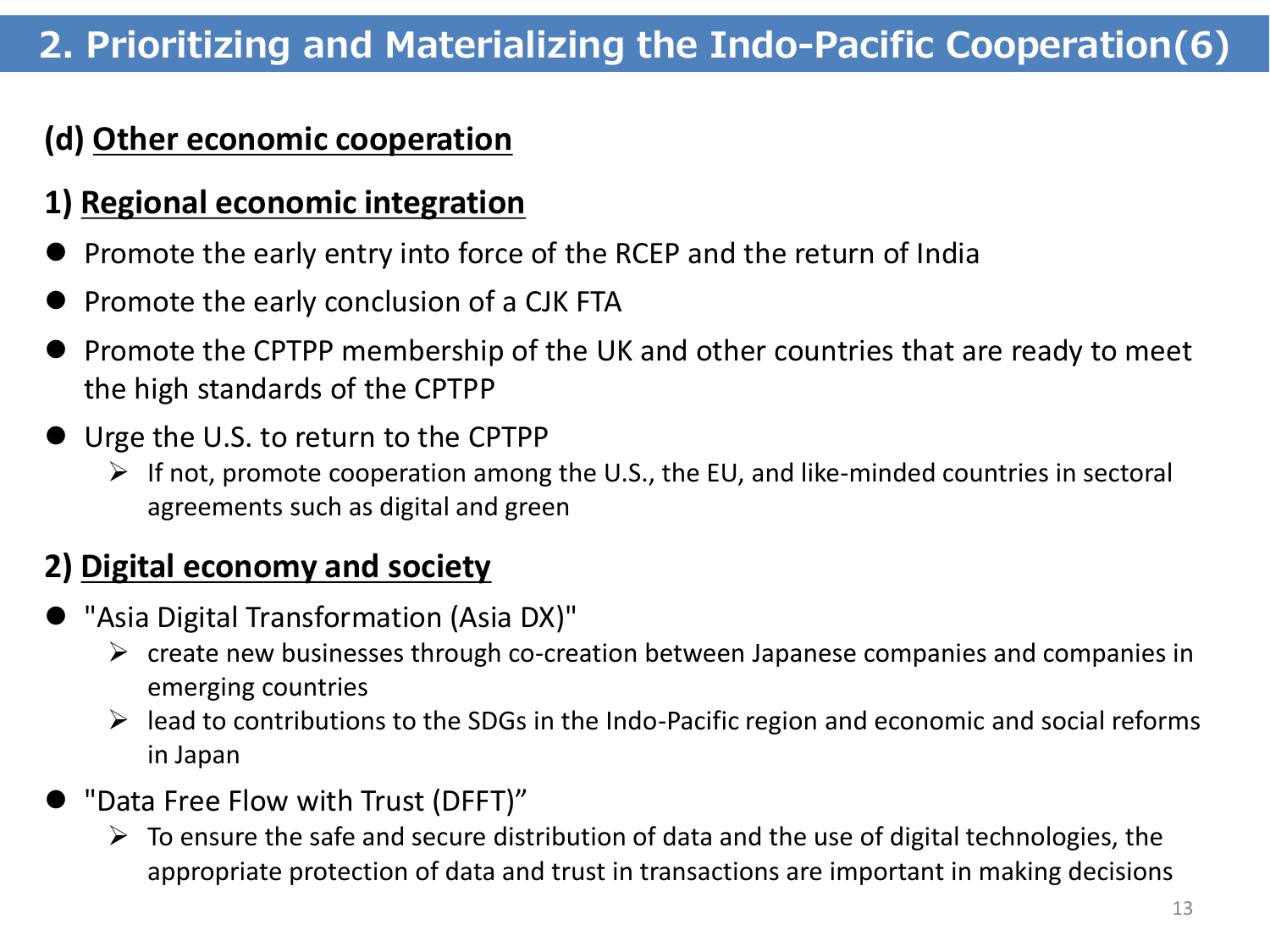#### **3) Macroeconomics and finance**

- Seek to further deepen the Chiang Mai Initiative and the Asian Bond Markets Initiative within the ASEAN+3 framework
- Flexibly provide "COVID-19 Crisis Response Emergency Support Loan" to emerging economies that have been forced to make large-scale fiscal expenditures to cope with the COVID-19 crisis
- Continue to provide financial support flexibly in cooperation with multilateral development banks and relevant countries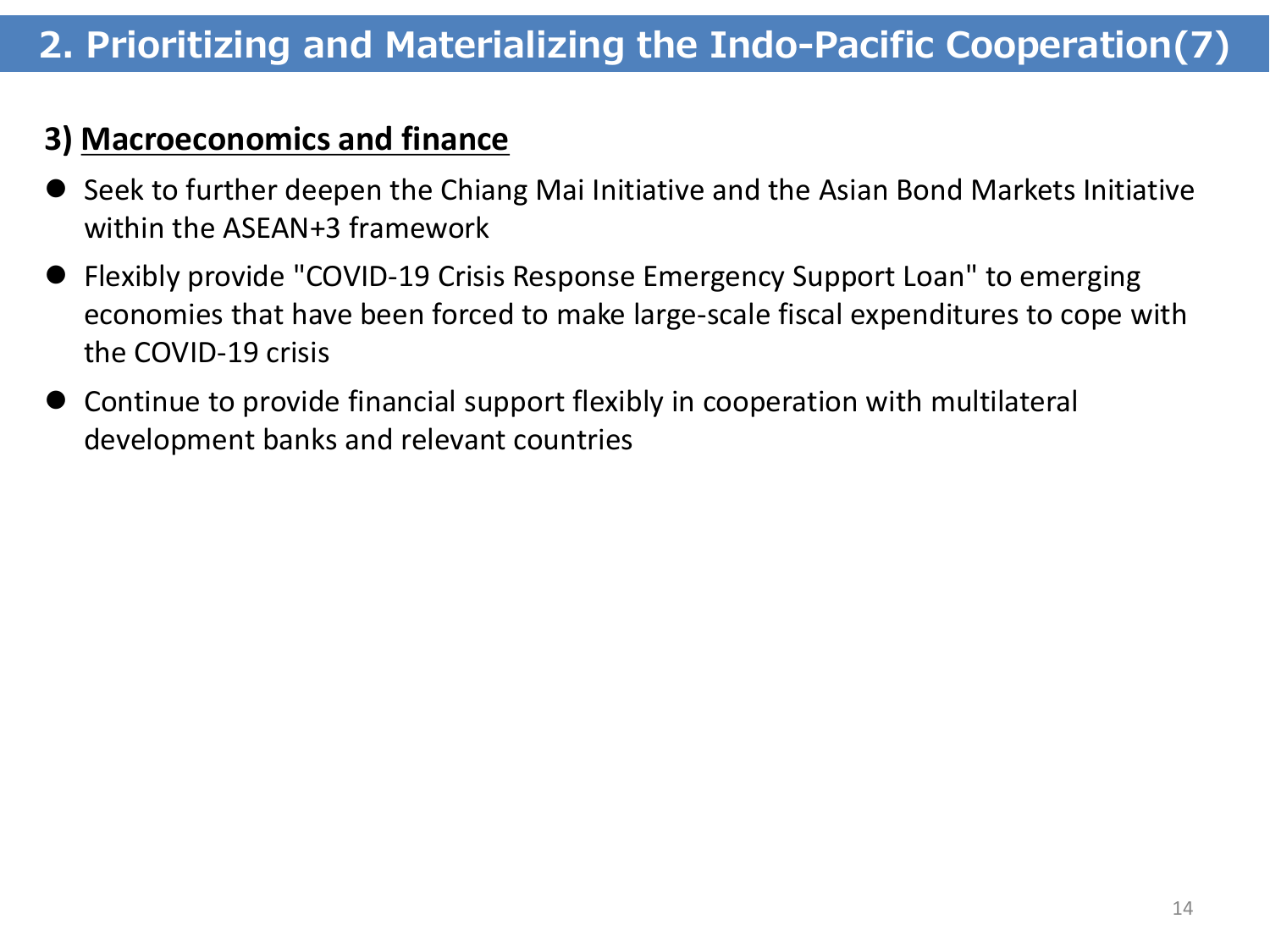#### **3. Establishment of Mechanisms to Promote Indo-Pacific Cooperation (1)**

## **(1) Delay in materializing cooperation to realize the AOIP**

- AOIP continues to remain a slogan since it was formulated in 2019
	- $\triangleright$  Not so much progress in the materialization of Indo-Pacific cooperation toward the realization of the AOIP at the ASEAN Summit, the AMM and the SOM/SEOM meetings
- History of the AOIP at the time of its formulation (first reason)
	- $\triangleright$  AOIP is not a legally binding document or treaty but a guideline for ASEAN's engagement in the Indo-Pacific
	- $\triangleright$  In addition, its contents explain principles, objectives, and areas of cooperation, but do not refer to specific measures or action plans
- Expansion of the pandemic (second reason)
	- $\triangleright$  ASEAN has prioritized short-term policies such as infection prevention and economic recovery against outbreak of the COVID-19 pandemic
	- $\triangleright$  There has been a delay in the implementation of medium- to long-term policies aimed at stabilizing the international order in the Indo-Pacific region